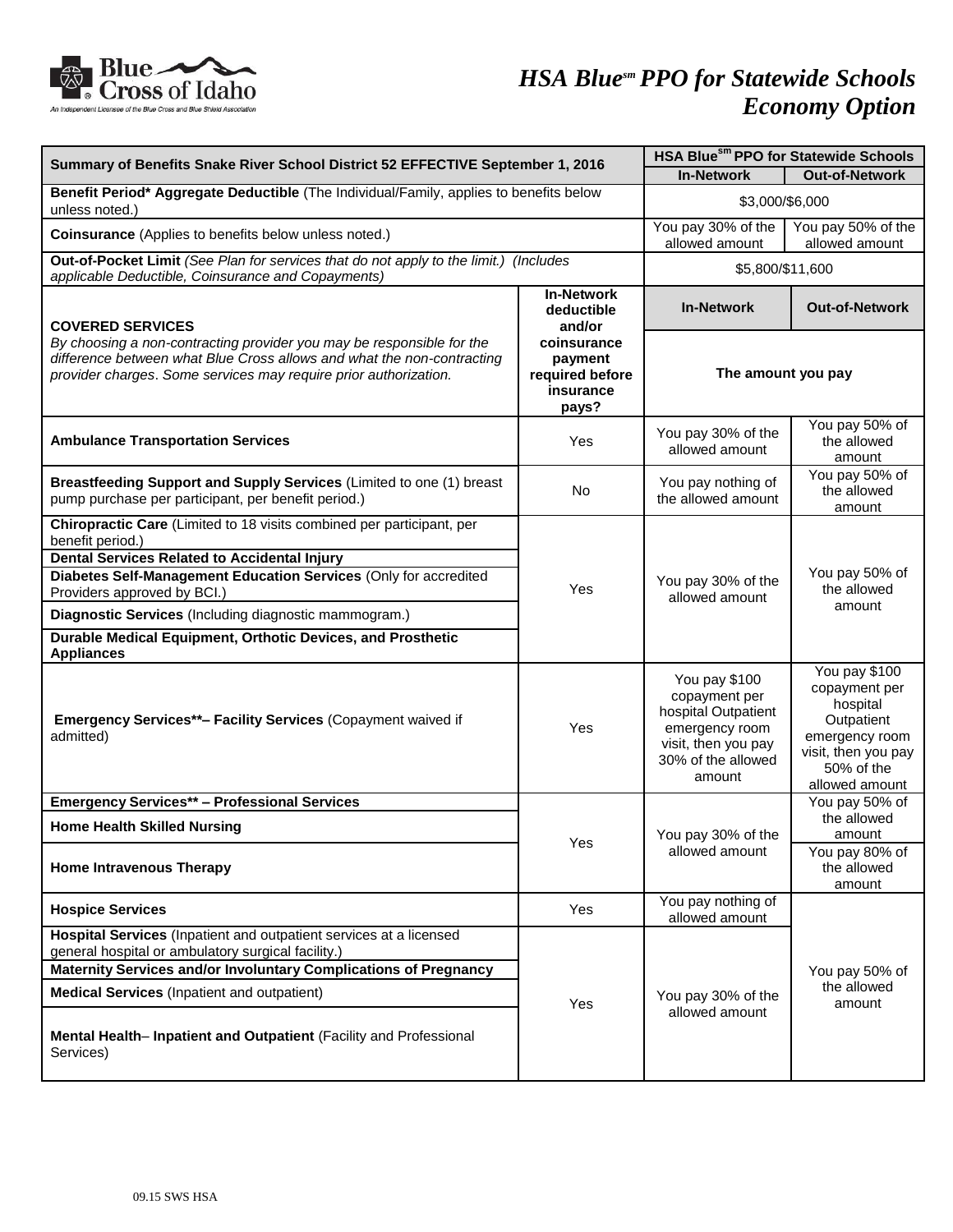

|                                                                                                                                                                                                                                                                                                                                                             | <b>In-Network</b><br>deductible                                           | <b>In-Network</b>                                                                                                                                                                                                                                                                                                       | <b>Out-of-Network</b>                   |
|-------------------------------------------------------------------------------------------------------------------------------------------------------------------------------------------------------------------------------------------------------------------------------------------------------------------------------------------------------------|---------------------------------------------------------------------------|-------------------------------------------------------------------------------------------------------------------------------------------------------------------------------------------------------------------------------------------------------------------------------------------------------------------------|-----------------------------------------|
| <b>COVERED SERVICES</b><br>By choosing a non-contracting provider you may be responsible for the<br>difference between what Blue Cross allows and what the non-contracting<br>provider charges. Some services may require prior authorization.                                                                                                              | and/or<br>coinsurance<br>payment<br>required before<br>insurance<br>pays? | The amount you pay                                                                                                                                                                                                                                                                                                      |                                         |
| <b>Prescription Drug</b>                                                                                                                                                                                                                                                                                                                                    | Yes                                                                       | You pay 30% of the allowed amount                                                                                                                                                                                                                                                                                       |                                         |
| <b>Prescribed Contraceptives</b>                                                                                                                                                                                                                                                                                                                            | No.                                                                       | You pay nothing for Women's Preventive<br>Prescription Drugs and devices as<br>specifically listed on the BCI Web site,<br>www.bcidaho.com; Deductible does not<br>apply. The day supply allowed shall not<br>exceed a 90-day supply at one (1) time,<br>as applicable to the specific contraceptive<br>drug or supply. |                                         |
| Prescribed Contraceptive Services (Includes diaphragms, intrauterine<br>devices (IUDs), implantables, injections and tubal ligation.)                                                                                                                                                                                                                       | No                                                                        | You pay nothing of<br>the allowed amount                                                                                                                                                                                                                                                                                | You pay 50% of<br>the allowed<br>amount |
| <b>Physician Office Visits</b>                                                                                                                                                                                                                                                                                                                              |                                                                           |                                                                                                                                                                                                                                                                                                                         |                                         |
| <b>Post Mastectomy Reconstructive Surgery</b><br>Skilled Nursing Facility (Limited to 30 days combined per participant,<br>per benefit period.)<br><b>Surgical Services</b><br>Therapy Services (Including chemotherapy, enterostomal therapy,<br>growth hormone therapy, radiation, renal dialysis and respiratory therapy.)<br><b>Transplant Services</b> | Yes                                                                       | You pay 30% of the<br>allowed amount                                                                                                                                                                                                                                                                                    | You pay 50% of<br>the allowed<br>amount |
| <b>Outpatient Rehabilitation and Habilitation Therapy Services (Includes</b><br>physical, speech & occupational therapies. Limited to 20 visits combined<br>per participant, per benefit period.)                                                                                                                                                           | Yes                                                                       | You pay 50% of the<br>allowed amount                                                                                                                                                                                                                                                                                    | You pay 80% of<br>the allowed<br>amount |
| <b>Inpatient Physical Rehabilitation</b>                                                                                                                                                                                                                                                                                                                    | Yes                                                                       | You pay 30% of the<br>allowed amount                                                                                                                                                                                                                                                                                    |                                         |
| Preventive Care Services (See Plan for specifically listed preventive<br>care services.)                                                                                                                                                                                                                                                                    | Yes/No                                                                    | You pay nothing for<br>services specifically<br>listed.<br>For services not<br>specifically listed,<br>you pay deductible<br>and coinsurance                                                                                                                                                                            | You pay 50% of<br>the allowed<br>amount |
| Immunizations (See Plan for specifically listed immunizations.)                                                                                                                                                                                                                                                                                             | No                                                                        | You pay nothing for listed immunizations                                                                                                                                                                                                                                                                                |                                         |

\*One family member will not accumulate more than the individual deductible or out-of-pocket maximum toward the family deductible or out-of-pocket maximum. After one family member has met the individual deductible, benefits begin for that person. After the family deductible has been met, benefits begin for all family members.

**\*\*Emergency Services**

For the treatment of Emergency Medical Conditions or Accidental Injuries of sufficient severity to necessitate immediate medical care by, or that require Ambulance Transportation Service to, the nearest appropriate Facility Provider, BCI will provide In-Network benefits for Covered Services provided by either a Contracting or Noncontracting Facility Provider and facility-based Professional Providers only. If the nearest Facility Provider is Noncontracting, once the Participant is stabilized and is no longer receiving emergency care the Participant (at BCI's option) may transfer to the nearest appropriate Contracting Facility Provider for further care in order to continue to receive In-Network benefits for Covered Services. If the Participant is required to transfer, transportation to the Contracting Facility Provider will be a Covered Service under the Ambulance Transportation Service provision of this Plan.

## **This summary describes the general features of this program; it is not a contract. All provisions of the Group Master Plan apply to this program.**

**Noncontracting providers may bill you for amounts over the maximum allowance.**